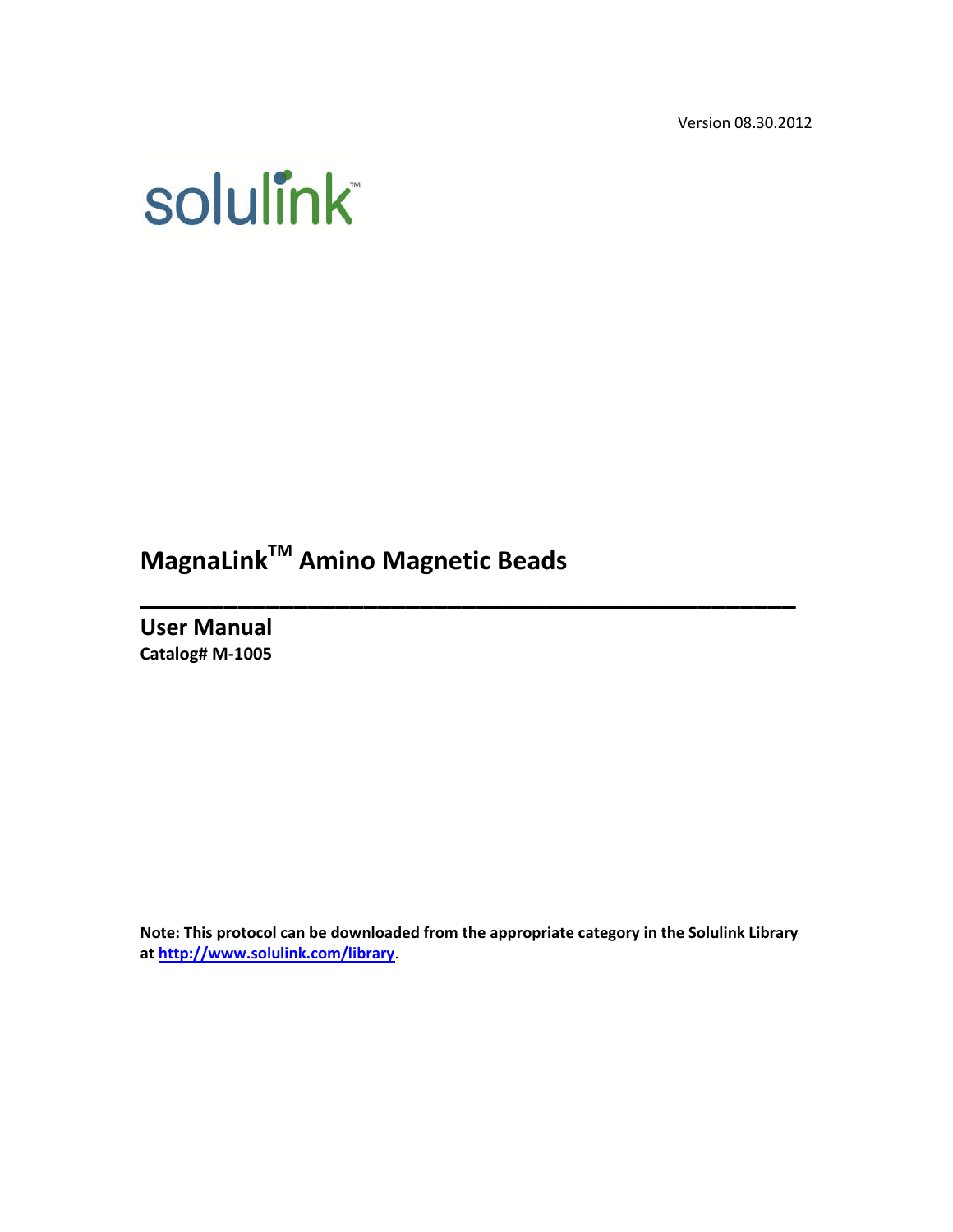## **MagnaLinkTM Amino Magnetic Microspheres**

**Product Description:** MagnaLink<sup>TM</sup> Amino Magnetic Microspheres are polymer encapsulated, 2.8 micron-sized, super-paramagnetic particles containing primary amine functionalities. The high surface area and lower non-specific binding of MagnaLink<sup>TM</sup> Amino Magnetic Microspheres are ideal for modifying their surface with SoluLink's amine reactive linkers (e.g. Sulfo-S-4FB, catalog # S-1008). The paramagnetic properties of these microspheres allow them to be used for the rapid separation of bound from unbound molecules using a suitably strong magnet.

#### **Featuring:**

- $\Box$  High surface area
- Reactive with water-soluble NHS-esters
- Consistent amino loading capacities  $(25-50 \text{ nmol/mg})$
- Encapsulated microspheres (no exposed iron)
- $\Box$  Fast magnetic response time (25 electromagnetic units)
- Collodoidal stability
- Stable in detergents
- Paramagnetic (no residual magnetisim)

Particles are supplied as 1% solids (10 mg/ml) in nuclease-free water with 0.05% sodium azide. There are no surfactants present. Particles should be washed with water or any amine-free buffer (e.g. sodium phosphate) prior use to remove residual azide.

**Applications:** MagnaLink<sup>TM</sup> amino magnetic microspheres are a paramagnetic solid phase containing primary amino groups. These groups can readily be modified with any water-soluble NHS-ester containing linker. These particles have been successfully modified with SoluLink's Sulfo-S-4FB.

Advantages of our amino magnetic microspheres include consistent amino-loading capacities, a hydrophilic surface, fast-magnetic response time, and colloidal stability. MagnaLink<sup>TM</sup> amino magnetic microspheres are ideal for automated, high throughput immobilization processes that use 96-well magnets to affect multiplex binding and separation of defined biomolecules.

 $%$  **Solids**: MagnaLink<sup>TM</sup> amino magnetic microspheres are packaged at nominally 1% solids as measured using spectroscopic analysis as set by their optical density at 600 nm against a known mass standard of the same size.

**Amino Functional Group Capacity**: The amine surface capacity (nmol/mg) is measured by reaction of 0.5 mg of amino-modified particles with an excess of Sulfo-NHS-4FB linker and subsequently quantifying the nmol of a hydrazine-modified peptide that reacts with the 4FB-modified surface vs. an unmodified microsphere control.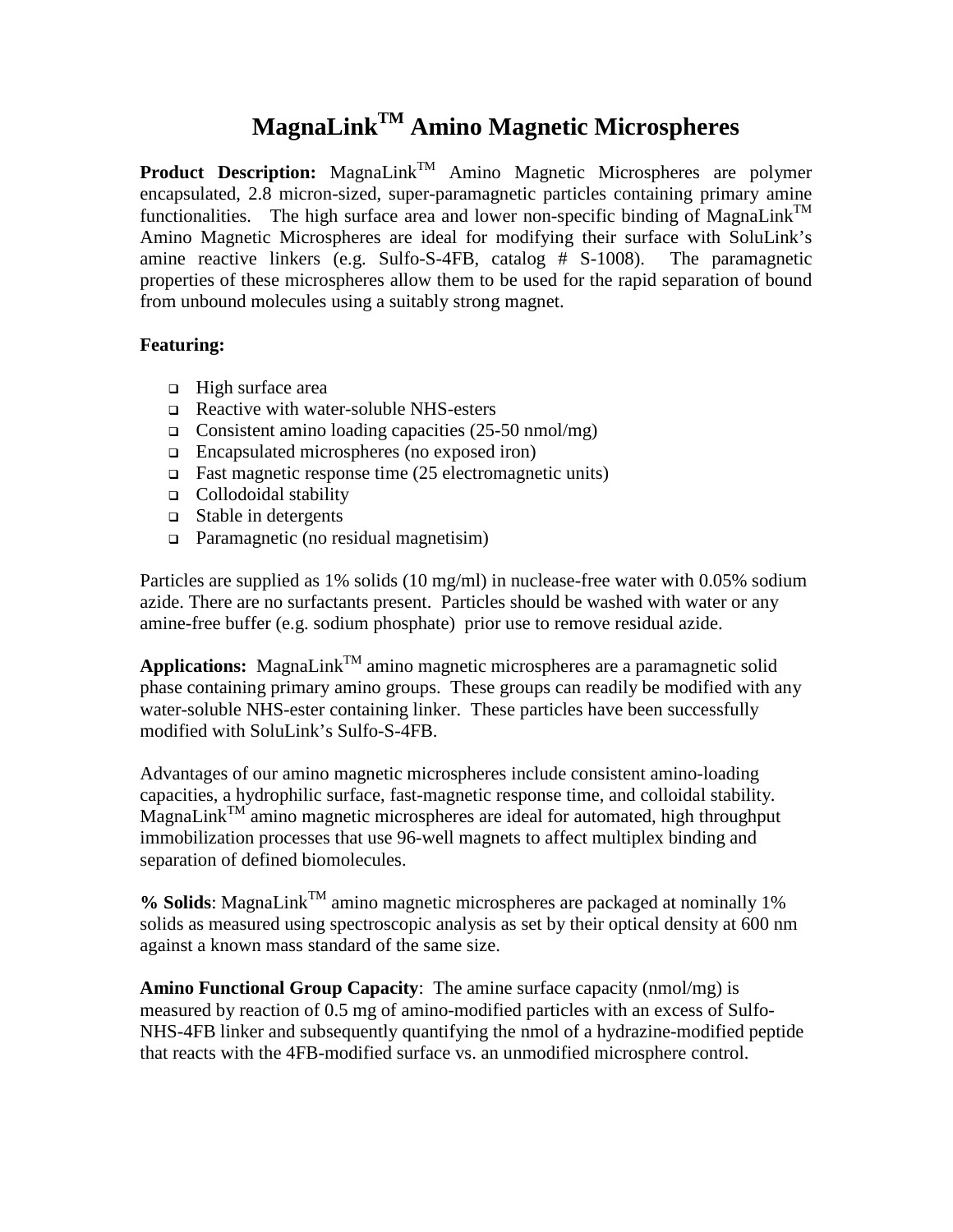**Processing:** A sample of each batch is retained for amino content and % solids analysis. The remainder is packaged, refrigerated, and preserved in nuclease-free water containing 0.05% sodium azide to prevent microbial contamination.

**Cleaning**: Surfactants are not added to this product during storage and the particles are thoroughly washed with nuclease-free water prior to packaging. For most applications an additional wash is often conducted to remove residual azide and to exchange into a suitable immobilization buffer.

**Stability:** Particles should be stored at 4-8<sup>o</sup>C. Do not freeze. If particles are settled, resuspend by suitable methods including: vortexing, rotary mixing, swirling, shaking, or sonication. Amino microspheres remain reactive when stored at  $4-8\degree$ C for at least 1 year after date of receipt.

# solulink

## **Instructions for Use**

MagnaLink<sup>TM</sup> amino magnetic microspheres come stored @ 10 mg/ml in nuclease-free water containing 0.05% sodium azide to prevent microbial contamination. The first step in their use is to wash the particles with the aid of a suitable magnetic rack (Figure 2) that allows the exchange of the microspheres into an appropriate modification buffer.



**Figure 2**. Photograph of two commercially available magnetic racks suitable for washing and handling paramagnetic microspheres.